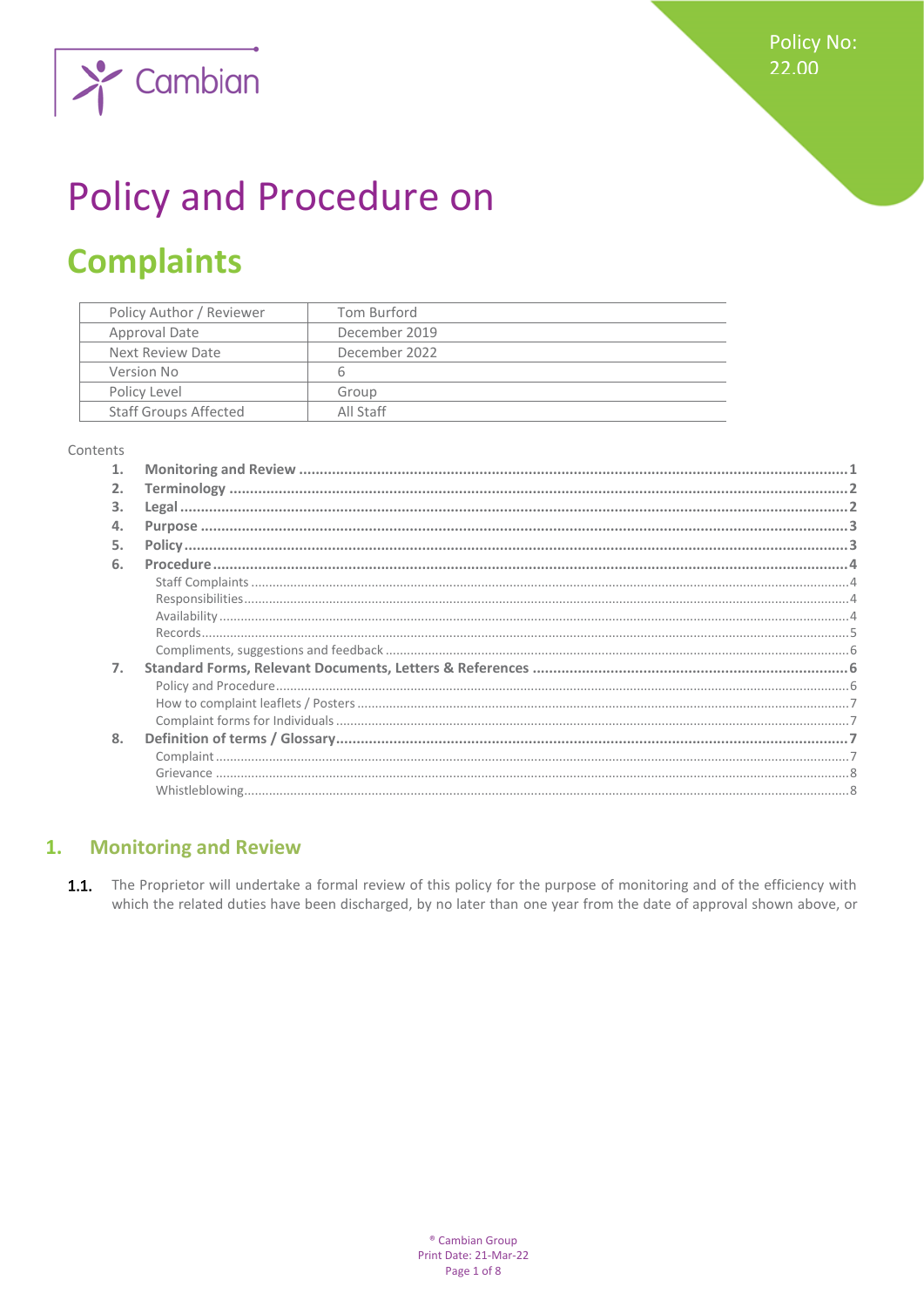

earlier if significant changes to the systems and arrangements take place, or if legislation, regulatory requirements or best practice guidelines so require.

Signed:

 $\mathcal{L}$ 

Jeremy Wiles **Group Executive Director- Children Services**  December 2021

## <span id="page-1-0"></span>**2. Terminology**

Our aim is to use consistent terminology throughout this policy and all supporting documentation as follows:  $2.1.$ 

| 'Establishment' or 'Location | this is a generic term which means the Children's<br>Home/school/college.                                                                                                                 |  |
|------------------------------|-------------------------------------------------------------------------------------------------------------------------------------------------------------------------------------------|--|
| Individual                   | means any child or young person under the age of 18 or young<br>adult between the ages of 18 and 25.                                                                                      |  |
| <b>Service Head</b>          | This is the senior person with overall responsibility for the                                                                                                                             |  |
| <b>Key Worker</b>            | Members of staff that have special responsibility for Individuals<br>residing at or attending the Establishment.                                                                          |  |
| Parent                       | means parent or person with Parental Responsibility                                                                                                                                       |  |
| <b>Regulatory Authority</b>  | Regulatory Authority is the generic term used in this policy to<br>describe the independent regulatory body responsible for<br>inspecting and regulating services. E.g Ofsted, CQC, CSSIW |  |
| <b>Social Worker</b>         | This means the worker allocated to the child/family. If there is no<br>allocated worker, the Duty Social Worker or Team Manager is<br>responsible.                                        |  |
| <b>Placing Authority</b>     | Placing Authority means the local authority/agency responsible<br>for placing the child or commissioning the service                                                                      |  |
| <b>Staff</b>                 | Means full or part-time employees of Cambian, agency workers,<br>bank workers, contract workers and volunteers and students on<br>placement.                                              |  |
| <b>CambianKPI</b>            | Means the Cambian online in-house information system which<br>holds data for each site on quality measures.                                                                               |  |

## <span id="page-1-1"></span>**3. Legal**

- $3.1.$ Quality Standards for Children's Homes and NMS for Residential Special Schools, available at: www.gov.co.uk and Fundamental Standards 2015
- $3.2.$ Children's Homes (England) Regulations 2015
- $3.3.$ Health and Social Care Act 2008 (Regulated Activities) Regulations 2014 (part 3) as amended) Regulation 16.
- $3.4.$ National Minimum Standards for Independent Health Care Services in Wales

| Version:                |
|-------------------------|
| <b>Next Review Date</b> |
| <b>Print Date:</b>      |

 $Re:$  Dec 2022 **Policy Name: Complaints** 

Version: 6 Cambian Group Approved by: Tom Burford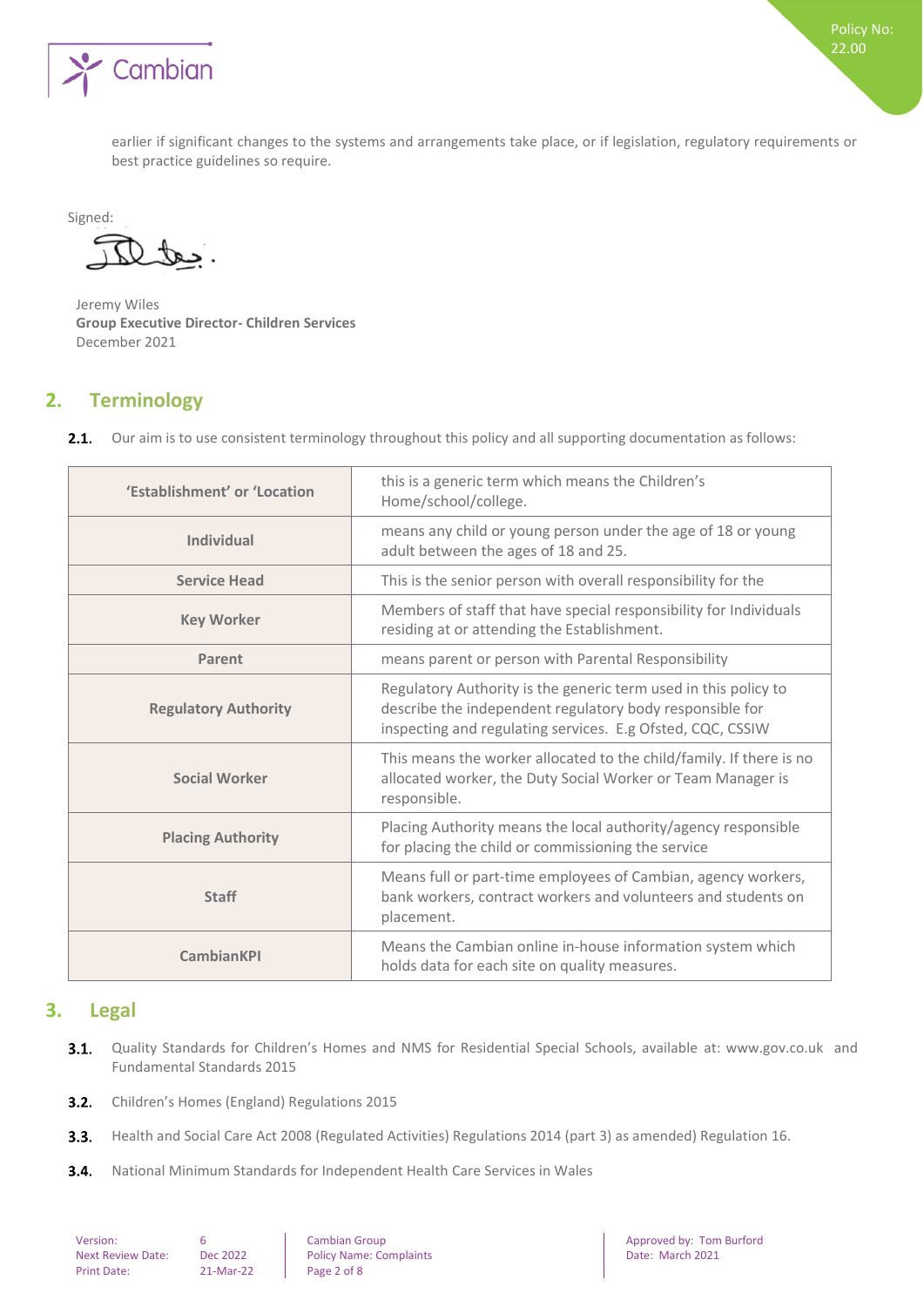

- $3.5.$ Mental Health Act 1983 - Code of Practice
- The Education (Independent School Standards Compliance Record) (England) (Amendment) Regulations,  $3.6.$
- $3.7.$ Care Home (Wales) Regulations (2002) (Amendments 2003 and 2011)
- $3.8.$ HIW National Minimum Standards for Independent HealthCare Services in Wales, CSSIW, Quality Standards and
- <span id="page-2-0"></span> $3.9.$ Mental Health Act Code of Practice

## **4. Purpose**

- $4.1.$ To provide all staff with clear policy, procedures and guidelines for managing compliments, suggestions, comments and complaints.
- $4.2.$ To deal promptly, effectively and fairly with complaints by individuals if they have capacity themselves and other interested persons on their behalf such as parents/guardians and members of the public.
- $4.3.$ To promote an open culture and rational attitude amongst individuals and staff towards complaints.
- $4.4.$ To improve the Group's service to individuals, placing authorities and parents/guardians.
- $4.5.$ To clarify the differences between concerns, negative comments, criticisms etc made about the service we provide, which are resolved informally within the location, and formal complaints, which may addressed by those outside the location.

## <span id="page-2-1"></span>**5. Policy**

- Cambian takes all complaints and comments seriously. It aims to promote an open culture and will be responsive where  $5.1.$ such issues are raised in a transparent and robust manner in order to ensure that dissatisfaction is minimised and any comments and suggestions are considered and acted upon using a learning framework.
- $5.2.$ No member of staff who has been implicated in a complaint may take part in any element of the investigation or decision making process associated with any final actions or outcomes.
- 5.3. Cambian will use all complaints and suggestions as an opportunity to learn and inform service improvement where appropriate and to strengthen the relationship with the individual, those acting on their behalf and the public.
- $5.4.$ For the purpose of this policy, a complaint is a written or oral/verbal expression of dissatisfaction or disquiet in relation to the location's exercise of its functions in relation to its current individuals.
- **5.5.** The Head of Service is responsible for ensuring that each individual and those acting on their behalf, if appropriate, is provided with information about the complaints procedure in a format and style appropriate to their needs and their ability to understand. Individuals will be provided with information about how they can make a complaint and such guidance will be available on site at all times. Where appropriate guidance (e.g. a poster) on how to make a complaint will be displayed on site.
- $5.6.$ Cambian fully supports individual's right to refer any complaint, at any stage to an external body. In addition all sites have an independent visitor who visits and some operate a link advocate – both of whom can support individuals who

Next Review Date: Dec 2022 Policy Name: Complaints Date: March 2021

Version: 6 Cambian Group Approved by: Tom Burford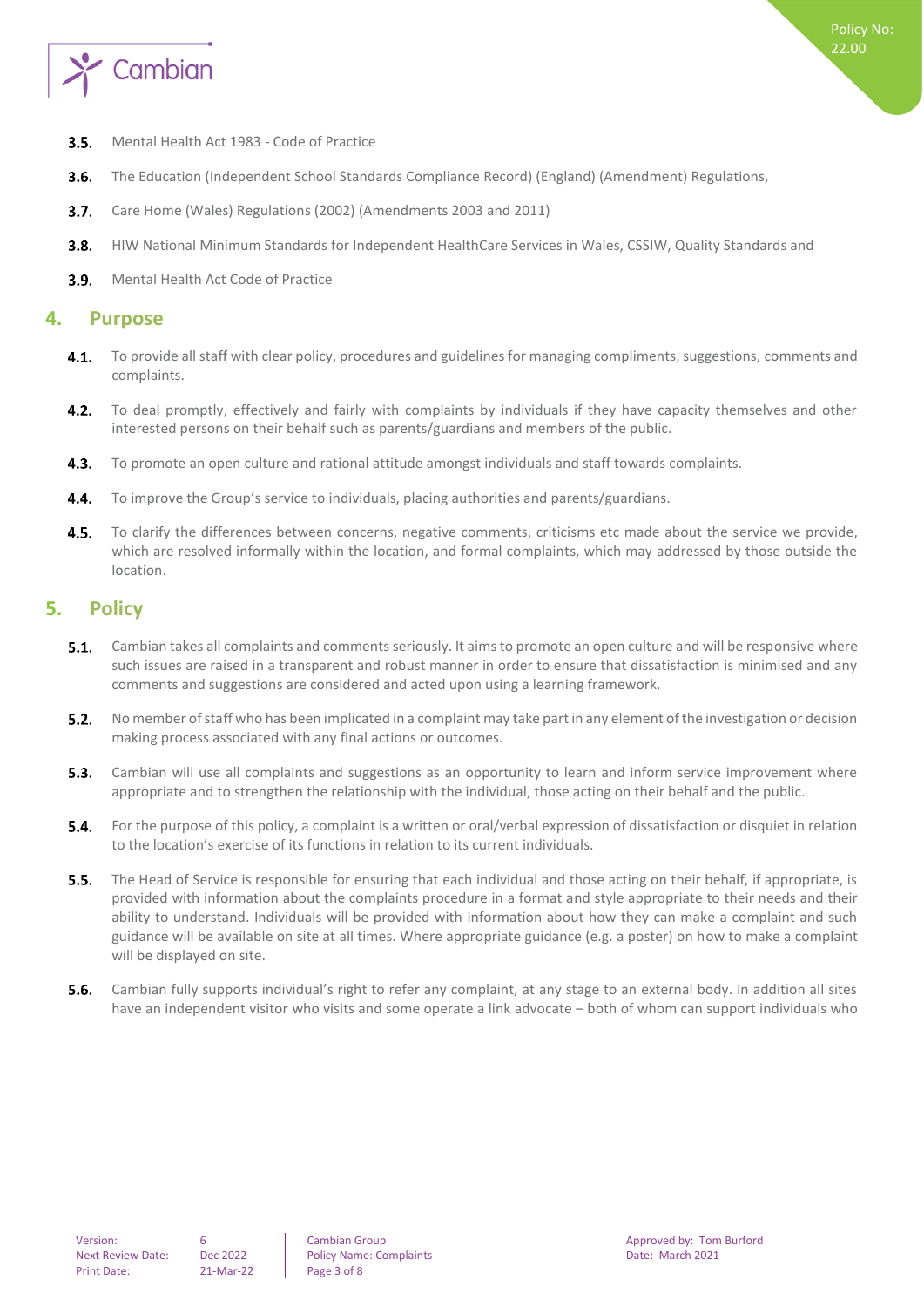

<span id="page-3-0"></span>wish to make complaints. Contact details for both the independent visitor and advocate are made available to all service users.

## **6. Procedure**

- **6.1.** The Complaints Procedure shall be operated independently of all other Group procedures, such as the Disciplinary and Grievance Procedures, Harassment Policy, Child Protection/Adult Safeguarding Policy.
- $6.2.$ Each location will tailor the generic Cambian Complaints Procedure to detail the local procedures and contact details of those with responsibility. For the purpose of this policy the term Complaints Procedure relates to the location's personalised Complaints Procedure.
- $6.3.$ The Complaints Procedure will be reviewed annually by the group in line with the Policy and the Head of Service will be responsible for continuous monitoring, refinement and audit.
- $6.4.$ All locations shall operate a Complaints Procedure, which can be invoked, on behalf of an individual, by an individual him/herself, placing authorities, parents/guardians, staff and other interested persons. All of whom may also inform an external body about their complaint if they so wish.

#### <span id="page-3-1"></span>**Staff Complaints**

6.5. Staff who wish to make a complaint are to follow the Grievance Policy (which encourages informal resolution ahead of the formal grievance process) or the Whistleblowing Policy.

#### <span id="page-3-2"></span>**Responsibilities**

- $6.6.$ The Head of Service is responsible for the thorough investigation of all complaints and should take responsibility for ensuring that investigations undertaken by others are in line with this policy, procedure and associated documentation in order to ensure best practice standards are maintained.
- $6.7.$ The Head of Service is required to make available on request to their regulatory body a summary of all complaints arising over the previous 12 months.
- All locations will have a named **Complaints Co-ordinator** to manage the day to day receipt, recording and tracking of  $6.8.$ complaint management.
- $6.9.$ The Complaints Co-ordinator will normally be the Head of Service is small homes. For larger sites where the Complaints Co-ordinator is not the Head of Service they will liaise closely with the Head of Service to ensure all elements of any internal stage investigation are dealt with following procedure and within the published timescales.
- 6.10. For any complaint that is not resolved internally and requires external investigation, the Head of Service will act as the location contact for Operations Directors/other Cambian staff or external appeal panel members.
- **Managers** have day-to-day operational responsibility for this policy, and must ensure that all staff receive regular and appropriate guidance on its use.

#### <span id="page-3-3"></span>**Availability**

- **6.12.** The Complaints Procedure shall be made available to all parents/guardians/carers, placing authorities, funding authorities, individuals, all members of staff and any other relevant persons.
- **6.13.** A copy of the Complaints Procedure shall be available at all times and displayed on the location's website where this is applicable.
- **6.14.** A copy of the Complaints Procedure shall be available on request at all times for visitors to Cambian locations.
- **6.15.** All Staff shall receive information on the complaints procedure as part of their induction with Cambian.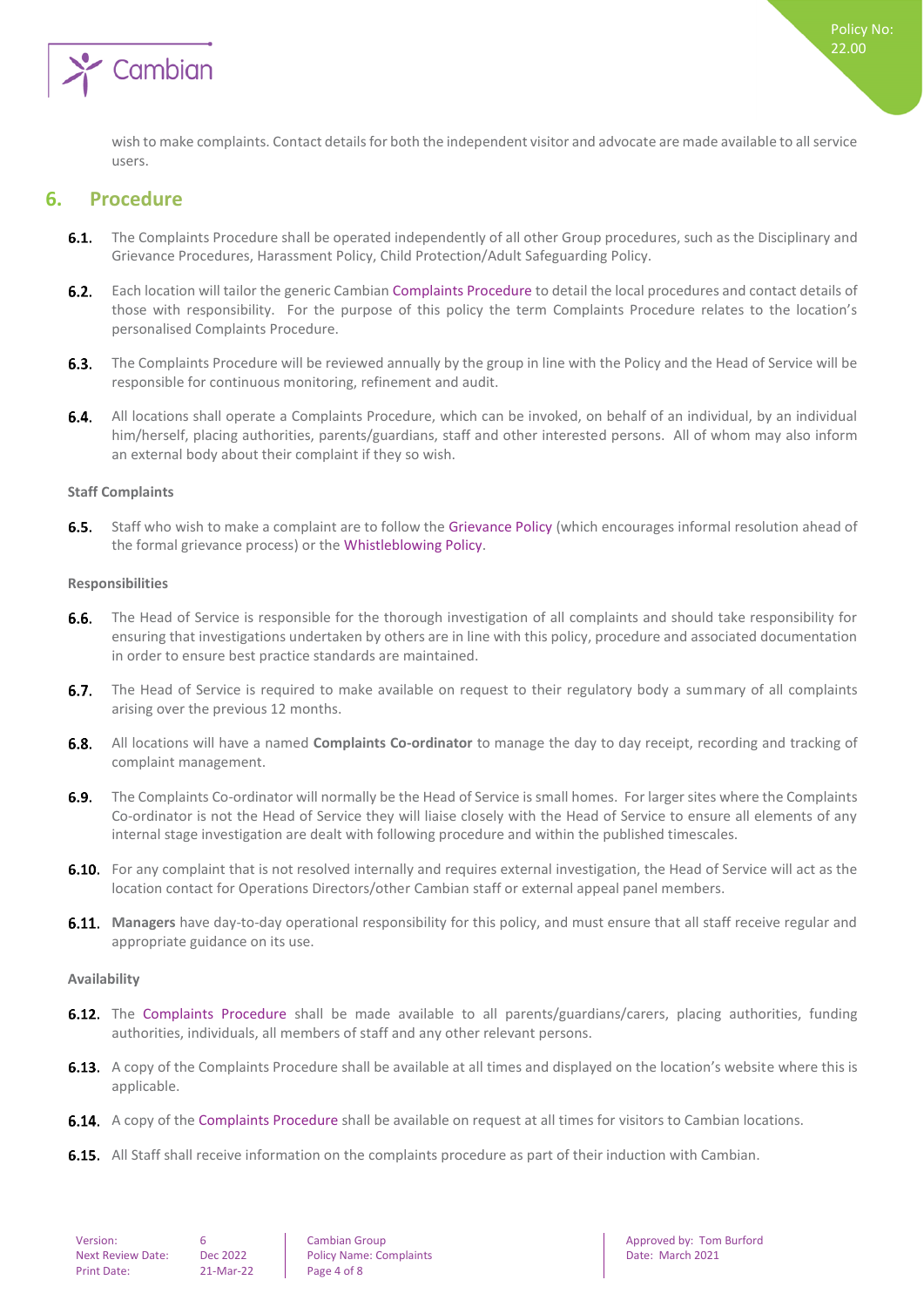

- **6.16.** Information on how to complain will be included in Children's Guides or Location Guides.
- 6.17. Individuals will also have access to printed complaint forms (22.09 a-g) and stamped pre-addressed envelopes to send to the relevant Operational leads if they choose not to speak with someone in their home or education setting. Heads of service will ensure that the forms and appropriately addressed envelopes are always readily available and that all individuals know where to access these. Depending on the service type, the addressed envelopes will be sent to either:
	- Education Services
	- Residential Services (West)
	- Residential Services (East)

At the following address

Cambian Group Metropolitan House 3 Darkes Lane Potters Bar Hertfordshire EN5 1JQ

#### <span id="page-4-0"></span>**Records**

6.18. A confidential record of all complaints received is to be documented on the relevant Record of Complaints Tracking Form: 22.03a for all individuals and 22.03b for all parents/guardians/public/authorities which shall be kept in the location's confidential **Complaints File**, which all locations must maintain. After completion the Complaints Tracking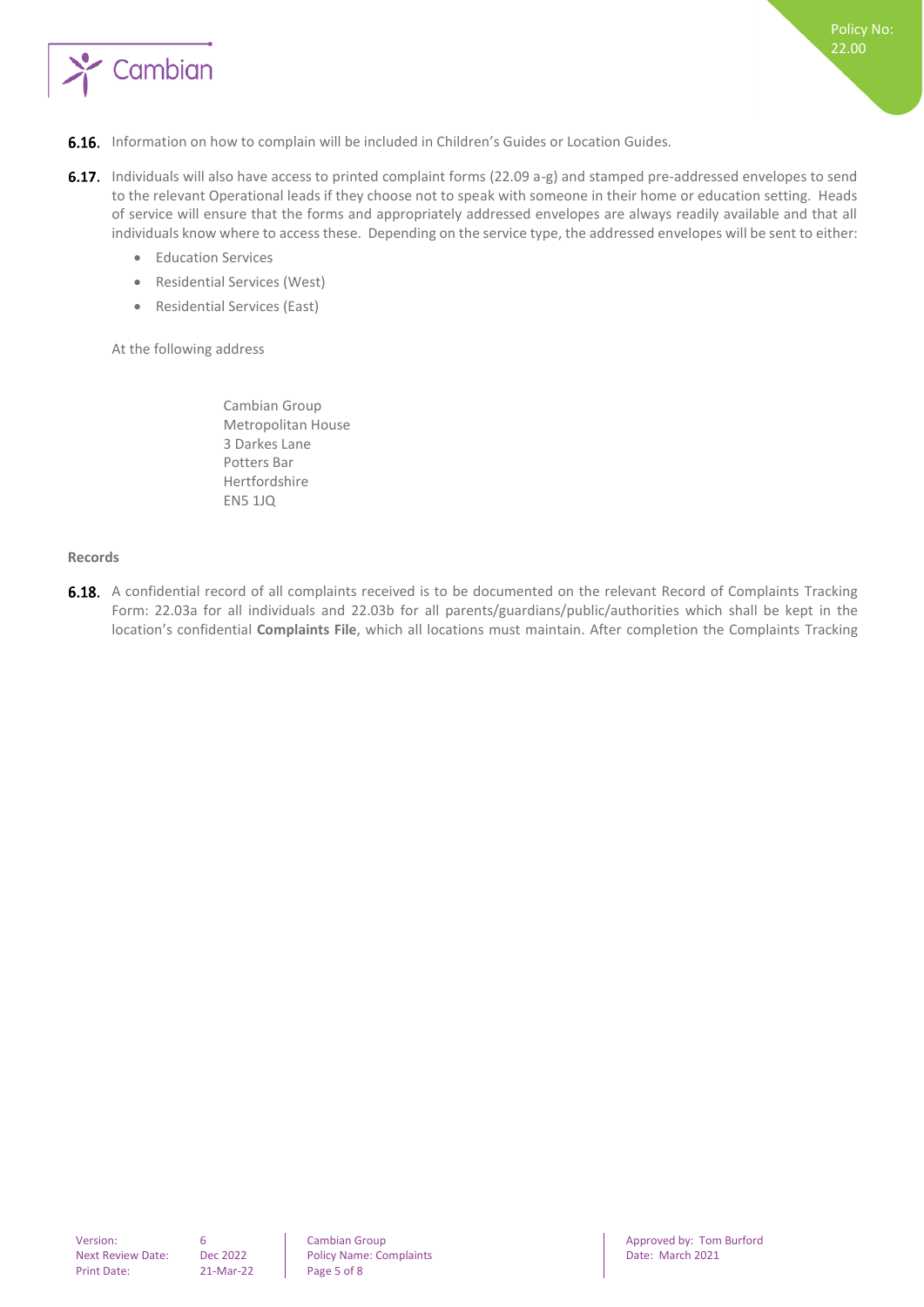

Form 22.03a and 22.03b (if used) shall be kept in the confidential Complaints File along with any statements, letters, etc associated with the complaint.

- 6.19. Complaints which are investigated by outside agencies or regulatory authorities shall also be recorded and full details placed in the Complaints File.
- **6.20.** All complaints received within a week should be recorded on **CambianKPI** for in the preceding week.
- 6.21. A Complaints log shall be maintained which will record brief details of each complaint, cross referenced to the Complaints File.
- 6.22. For each complaint the following brief details shall be recorded under the following headings:
	- Complaint number (i.e. 001SS or 010KPR etc).
	- Date complaint received
	- Name of person receiving it.
	- Name of person making complaint and relationship to individual.
	- Name of individual concerned.
	- Nature of complaint.
	- Action taken.
	- Outcome of action taken.
	- Whether complaint upheld, partially upheld or not upheld.
	- The number of the final Complaint Letter sent (1 to 9) and date sent.
- **6.23.** Where the Head of Service identifies it as appropriate, a copy of the complaint and response may be kept in the individual's record to understand and trace decisions concerning the path of care. Issues of confidentiality concerning the complaint are to be taken into consideration regarding this. (Refer to Data Protection Policy for guidance).

#### <span id="page-5-0"></span>**Compliments, suggestions and feedback**

**6.24.** Any compliments, suggestions or feedback received by staff should be recorded separately on a Compliments Log to be held by the Head of Service and be managed under the Consultation, Communication and Feedback Policy and Procedures.

## <span id="page-5-1"></span>**7. Standard Forms, Relevant Documents, Letters & References**

#### <span id="page-5-2"></span>**Policy and Procedure**

- 7.1. 22.00 Policy Complaints
- 7.2. 22.01 Procedure Complaints
- **7.3.** 22.01a Procedure Complaints regarding the MHA
- 7.4. 22.02 Complaints Flowchart
- $7.5.$ 22.03 -Complaint Form – written record of complaint
- $7.6.$ 22.04a – Complaint Tracking Form Individuals
- $7.7.$ 22.04b – Complaint Tracking Form Others
- $7.8.$ 22.05 - Complaint log template
- 22.06 Complaints Letter Templates 1-9 $7.9.$

Next Review Date: Dec 2022 Policy Name: Complaints Date: March 2021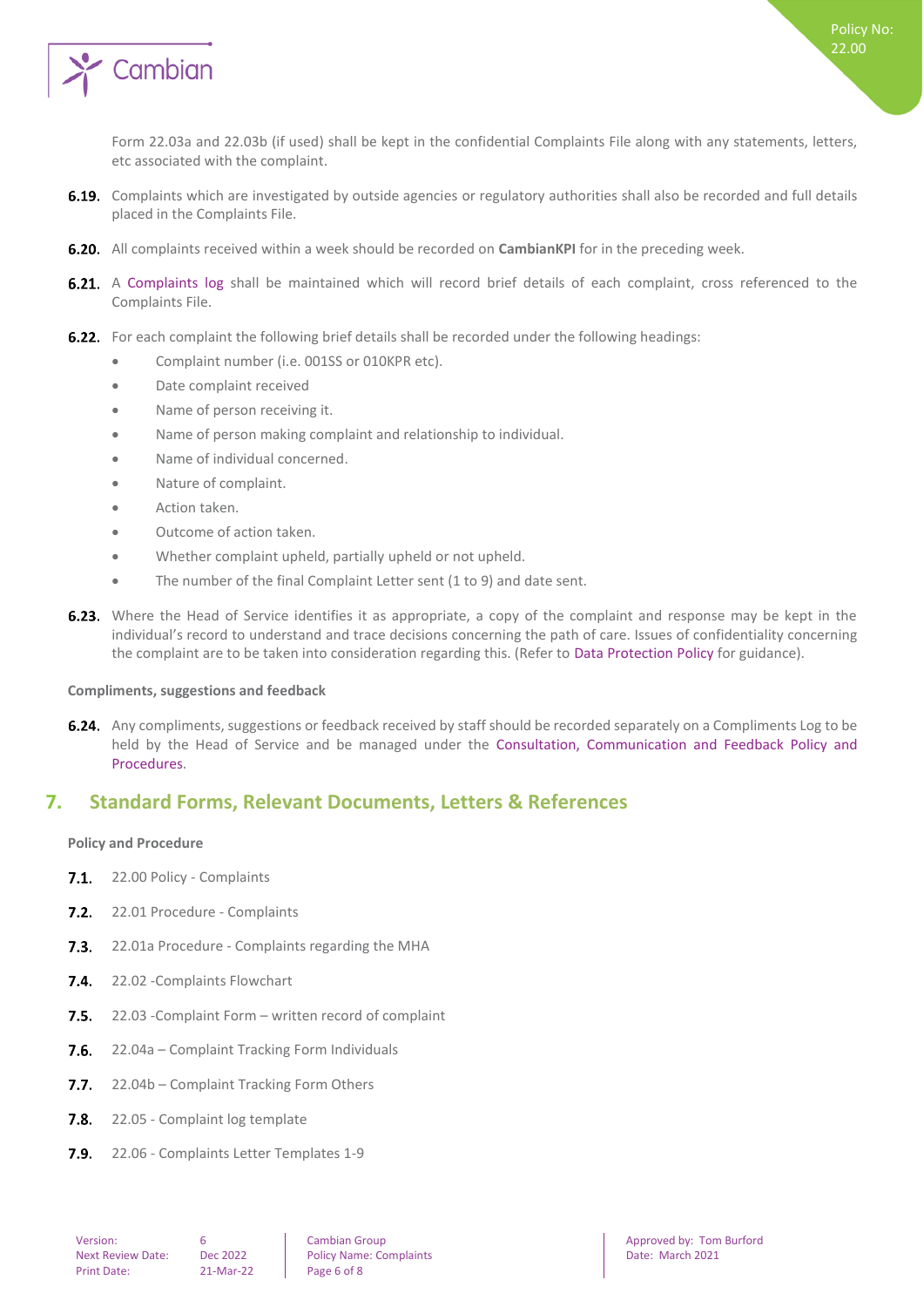

#### <span id="page-6-0"></span>**How to complaint leaflets / Posters**

- 7.10. 22.07 How to Complain Pictorial Booklet
- 7.11. 22.07a Complaint Leaflet PECS Home
- 7.12. 22.07b Complaints Leaflet PECS School
- 7.13. 22.08a Complaint Information Poster for Individuals CHILDRENS HOMES
- 7.14. 22.08b Complaint Information Poster for Individuals EDUCATION
- 7.15. 22.08c Complaints Information for Parents, visitors and public
- <span id="page-6-1"></span>7.16. 22.08d - Complaints Information Poster for Staff

#### **Complaint forms for Individuals**

- 7.17. 22.09a Complaint Form for Individuals 7-13 OFSTED
- 7.18. 22.09b Complaint Form for Individuals 13+ OFSTED
- 7.19. 22.09c Complaint Form for Individuals CQC HOME
- **7.20.** 22.09d Complaint Form for Individuals CSSIW
- 7.21. 22.09e Complaint Form for Individual 16+ CSSIW
- 7.22. 22.09f Complaint Form Deaf Services
- 7.23. 22.09g Complaint Form CQC Care Homes 16+

#### **Other Cambian Policy**

- 7.24. GHR 29 Grievance Policy
- 7.25. GHR 30 Whistleblowing Policy
- 7.26. GIG 02 Data Protection Policy
- **7.27.** Consultation, Communication and Feedback Policy (including Compliments)
- 7.28. 25 Child Protection and Young Adult Safeguarding

#### **Guidance**

7.29. For further information about complaints and advocacy for children living in children's homes see Get it sorted (2004) [Guidance on providing effective advocacy services for children and young people making a complaint under the Children](https://www.gov.uk/government/publications/advocacy-services-for-children-and-young-people)  [Act 1989](https://www.gov.uk/government/publications/advocacy-services-for-children-and-young-people)

## <span id="page-6-2"></span>**8. Definition of terms / Glossary**

#### <span id="page-6-3"></span>**Complaint**

 $8.1.$ For the purpose of this policy, a complaint is a written or oral/verbal expression of dissatisfaction or disquiet in relation to the location's exercise of its functions in relation to its current individuals.

| Version:                |  |
|-------------------------|--|
| <b>Next Review Date</b> |  |
| <b>Print Date:</b>      |  |

 $P = P = P$ 

Next Review Date: Online Policy Name: Complaints Date: Date: March 2021

**Version: 6 Cambian Group Approved by: Tom Burford Approved by: Tom Burford Approved by: Tom Burford**